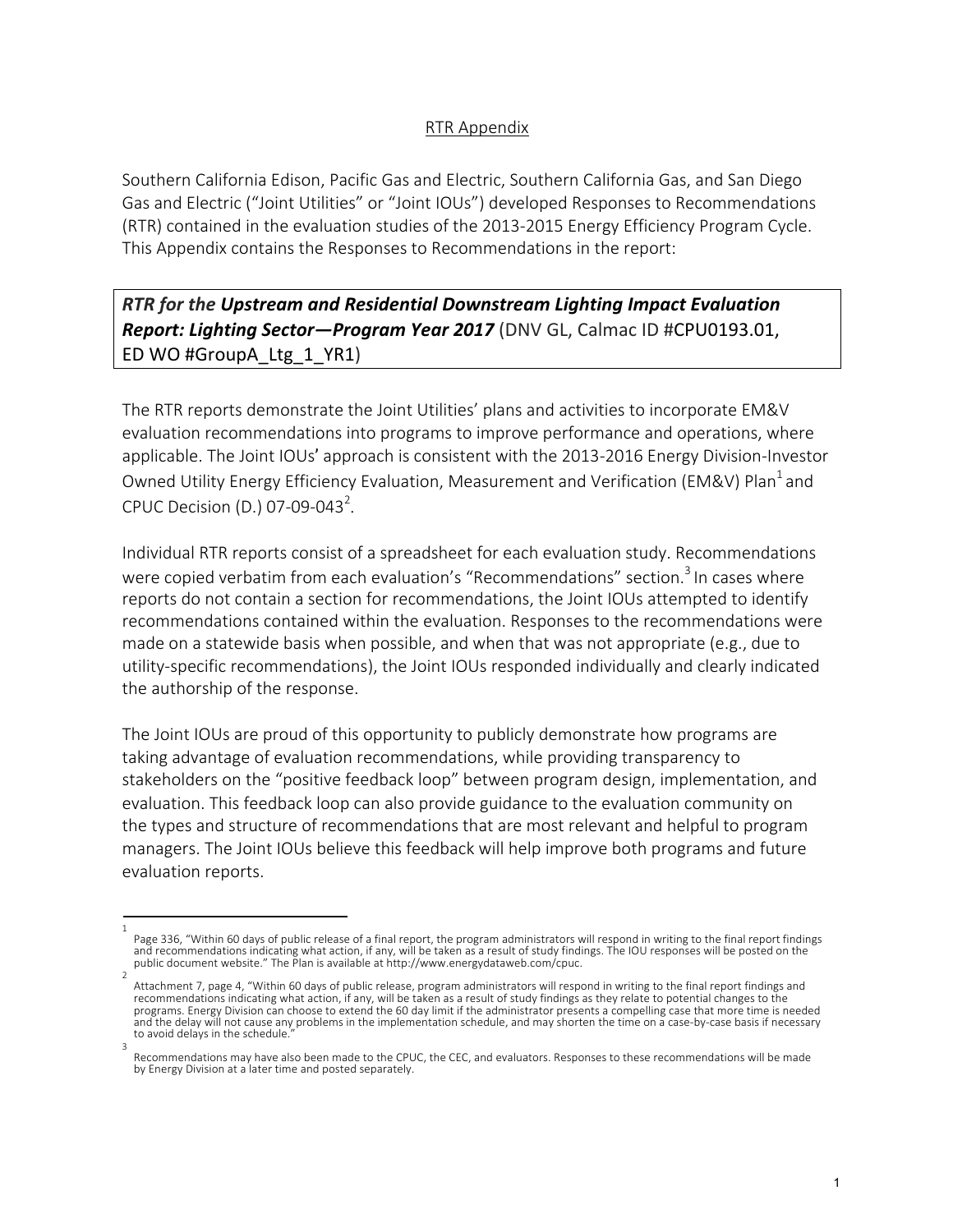## **Response to Recommendations (RTR) in Impact, Process, and Market Assessment Studies**

**Study Title:** Upstream and Residential Downstream Lighting Impact Evaluation Report: Lighting Sector—Program Year 2017 **Program:** Upstream Lighting **Author:** DNV GL **Calmac ID:** CPU0193.01 **ED WO:** GroupA\_Ltg\_1\_YR1 **Link to Report:** http://calmac.org/publications/CPUC\_Group\_A\_Upstream\_Lighting\_Sector\_Impact\_Eval\_Report\_FINAL\_CALMAC.pdf

## **n Recipient Disposition Disposition Notes**

Examples: c program change, give reason for rejection, or indicate that it's under further review.

ntly collect the data for program shipment quantities cations as part of the invoicing collection information. work on enhancing tracking and verifying program

exploring best practices to implement reasonable hard-to-reach retailers.

G&E, there is verification of shipments through tions which include photo verification. The inspectors eting assistance (signage, product placement) to the sure product is visible to the consumer. Program are reviewed to make sure that lighting is sold to end uct stocking is compliant with manufacturer place. Action is taken by PAs when discrepancies are

ing at potential for marketing assistance for retailers overstock in 2019 to ensure that lighting is sold to end -stock requirements are compliant with manufacturer place. Additionally, SDG&E is launching a field study ailers to assess recent distributions and compliance agreement terms.

orm QA/QC on all invoices submitted by all to ensure allocation and shipping data is a match to entation.

must have complete information on allocation ment quantities, and retailer locations in their invoice n.

exploring ways to enhance invoice processing.

| Item#          | Page # | <b>Findings</b>                                                                                                                                                                                                                                                                                                                                                                                                                                                                                                                                                                                                                                                                                                                                                                                                                                                                                                                   | <b>Best Practice / Recommendations</b><br>(Verbatim from Final Report)                                                                                                                                                                                                                                 | Recommendatio<br>n Recipient                               | <b>Disposition</b>                         |                                                                                                                                                                                                                                                                                        |
|----------------|--------|-----------------------------------------------------------------------------------------------------------------------------------------------------------------------------------------------------------------------------------------------------------------------------------------------------------------------------------------------------------------------------------------------------------------------------------------------------------------------------------------------------------------------------------------------------------------------------------------------------------------------------------------------------------------------------------------------------------------------------------------------------------------------------------------------------------------------------------------------------------------------------------------------------------------------------------|--------------------------------------------------------------------------------------------------------------------------------------------------------------------------------------------------------------------------------------------------------------------------------------------------------|------------------------------------------------------------|--------------------------------------------|----------------------------------------------------------------------------------------------------------------------------------------------------------------------------------------------------------------------------------------------------------------------------------------|
|                |        |                                                                                                                                                                                                                                                                                                                                                                                                                                                                                                                                                                                                                                                                                                                                                                                                                                                                                                                                   |                                                                                                                                                                                                                                                                                                        | If incorrect,<br>please indicate and<br>redirect in notes. | Choose:<br>Accepted,<br>Rejected, or Other | Describe specifi                                                                                                                                                                                                                                                                       |
| $\mathbf{1}$   | 80     | Program tracking data for the 2017 programs was<br>not as complete as prior program years.<br><b>Additional Supporting Information:</b><br>Tracking data discrepancies were identified as an<br>issue in the 2006-2008 upstream lighting impact<br>evaluation, but those issues were fixed in more<br>recent programs. Issues for the 2017 program<br>identified by the evaluation included missing or<br>inaccurate store names, incomplete retail store<br>addresses, and inaccurate shipment quantities.<br>Multiple data requests and discussions were<br>required with program staff for the evaluators to<br>get a clear picture of program delivery. PA internal<br>verification data contained inconsistences with the<br>tracking data. Additionally, the PA internal<br>verification data showed results that are consistent<br>with the evaluation findings, but it is unclear if any<br>action was taken as a result. | PAs need to improve tracking and verifying program<br>activity. Program tracking data at a minimum should<br>have complete data on program shipment<br>quantities and locations.                                                                                                                       | All PAs                                                    | Accepted                                   | All IOUs currer<br>and retailer loo<br>The IOUs will v<br>activity.                                                                                                                                                                                                                    |
| $\overline{2}$ | 80     |                                                                                                                                                                                                                                                                                                                                                                                                                                                                                                                                                                                                                                                                                                                                                                                                                                                                                                                                   | PAs should also conduct more verification of<br>program tracking data to verify that program<br>shipments are being fully sold or will reasonably be<br>sold in the near future. Where verification shows<br>substantial discrepancies, PAs should take action to<br>tighten control of distributions. | All PAs                                                    | Accepted                                   | The IOUs are e<br>verification for<br>For SCE and PC<br>in-field inspect<br>provide marke<br>retailers to ens<br>requirements a<br>user and produ<br>agreements in<br>found.<br>SDG&E is looki<br>who may have<br>user and back-<br>agreements in<br>to smaller reta<br>with program a |
| 3              | 80     |                                                                                                                                                                                                                                                                                                                                                                                                                                                                                                                                                                                                                                                                                                                                                                                                                                                                                                                                   | Future upstream lighting impact evaluations will<br>need to include invoice verification to confirm that<br>the information provided in the tracking data is<br>correct.                                                                                                                               | All PAs                                                    | Accepted                                   | The IOUs perfo<br>manufacturers<br>invoice docum<br>Manufacturers<br>requests, shipr<br>documentation<br>The IOUs are e                                                                                                                                                                |
| 4              | 80     | Ex post baselines were substantially higher than ex<br>ante baselines.                                                                                                                                                                                                                                                                                                                                                                                                                                                                                                                                                                                                                                                                                                                                                                                                                                                            | Ex ante baseline assumptions should be updated to<br>reflect the evaluated results in this evaluation. The                                                                                                                                                                                             | Ex Ante Team                                               |                                            |                                                                                                                                                                                                                                                                                        |